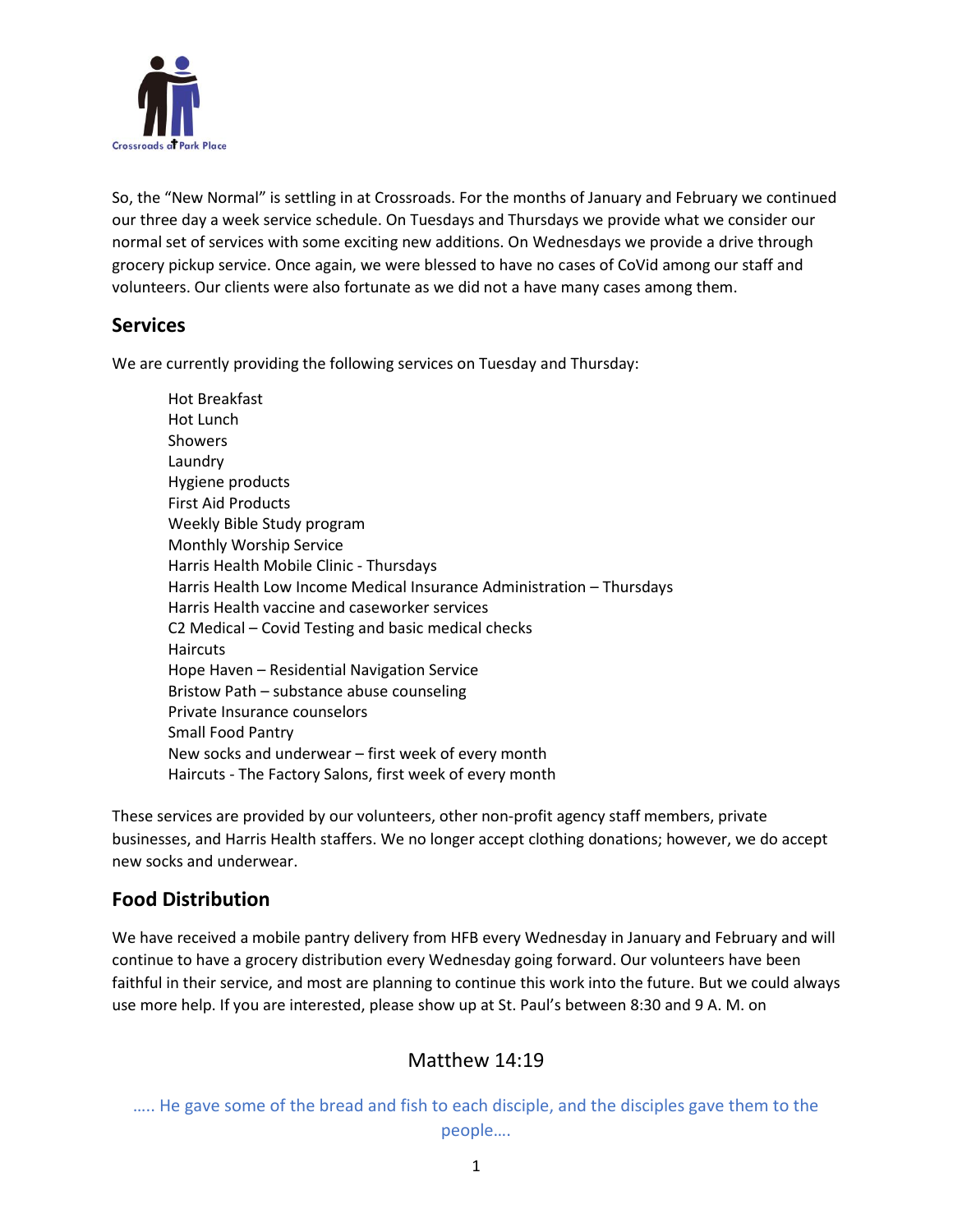

Wednesday, sign in and get your temperature taken then we will put you to work. We are usually finished by 11:30 or 12:00.

I have summarized our grocery delivery numbers below. Our food distribution is truly a "…..loaves and fishes…." event.

## **2022 Facility Maintenance**

When Crossroads leased space from St. Paul's we committed to do several maintenance items to the property. The biggest was the installation of a portable building at the back of the parking lot to accommodate Crossroad's storage needs, laundry equipment and food pantry operation. We discovered that to place these buildings on the property would require a major renovation of the parking lot, sidewalks and drainage system. This work proved to be beyond our means, so we have postponed the installation of that building.

We have now engaged a contractor and the estimation process has begun for the kitchen renovation. We should have budget and execution plan ready during March. We expect the work to occur in June, July and August

Crossroads has been accumulating funds for this effort for the last two years. This is a major project and a great opportunity for individuals to support our effort. We are addressing five significant areas in the kitchen:

Cooking area ventilation Electrical Walls Countertops Flooring

The goal is to bring the kitchen up to City of Houston code so that we can receive a commercial kitchen certification from the City of Houston. This certification will make us eligible to purchase food for our meals through the Houston Food Bank. It will also provide us with a safer and more efficient kitchen to operate in. The last renovation of the kitchen occurred to 1970.

This kitchen is also used support the AHA After School Children's Enrichment program which currently serves evening meals to 50 children four days a week.

If you are interested in making a specific equipment donation (we need a commercial range, 10' Type 1 ventilation system, stainless steel countertop, and FRP wall covering) to our Kitchen Project, please contact me. All equipment donations would be gratefully received. Financial donations would be 100% used on the kitchen project.

## Matthew 14:19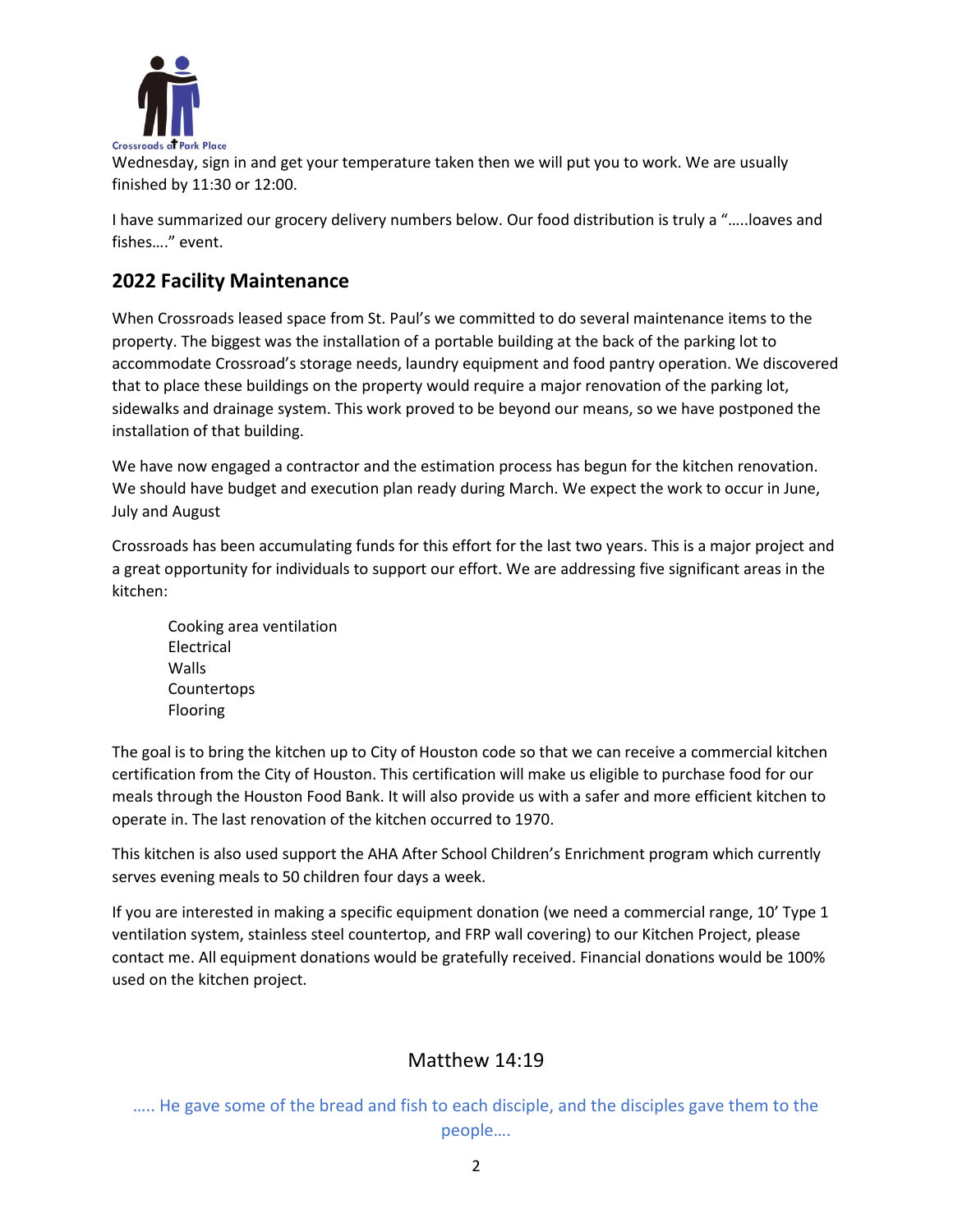

We have also met with a Men's Group from one of our Covenant Church Partners. In the meeting we surveyed our showers and discussed a project to renovate the showers. The showers have served us for over eight years now and need a redo. If all goes according to the discussion at our meeting, we should be doing the redo this summer.

#### **Numbers**

During January and February, we provided the following services on our Tuesday, Wednesday and Thursday service days.

| <b>Tracking Type</b>             | <b>Services Provided</b> |  |
|----------------------------------|--------------------------|--|
| <b>Houston Food Bank</b>         | 1,753                    |  |
| 02. Lunch (Almuerzo/Lonche)      | 1,273                    |  |
| 01. Breakfast (Desayuno)         | 1,173                    |  |
| 60. Hygiene Pack (Higiene)       | 568                      |  |
| <b>Underwear New - Calzones)</b> | 192                      |  |
| Blanket (Cobija)                 | 167                      |  |
| Socks (Calcetines)               | 131                      |  |
| 06. Haircut (Corto de pelo)      | 166                      |  |
| 03. Showers (Bano)               | 340                      |  |
| 04. Laundry (Lavanderia)         | 177                      |  |
| 53. Gold Card (Tarjeta de oro)   | 90                       |  |
| Harris Health Mobile Unit        | 53                       |  |
| Cap or Hat (Gorra)               | 36                       |  |
| Gloves                           | 36                       |  |
| <b>Homeless Letter</b>           | 36                       |  |
| <b>Housing Navigation (Hope</b>  |                          |  |
| HAVEN)                           | 46                       |  |
| 52. Harris Health (Salud)        | 38                       |  |
| 07. Phone Charger                | 77                       |  |
| <b>Reading Glasses</b>           | 18                       |  |
| Pants (Pantalones)               | 13                       |  |
| Shirt (Camisa)                   | 13                       |  |
| H.O.T ID                         | 13                       |  |

### **Volunteers**

Crossroads is a totally volunteer supported organization. All our food distribution, facility maintenance, kitchen operations, daily intake, shower management, laundry and service delivery is accomplished

## Matthew 14:19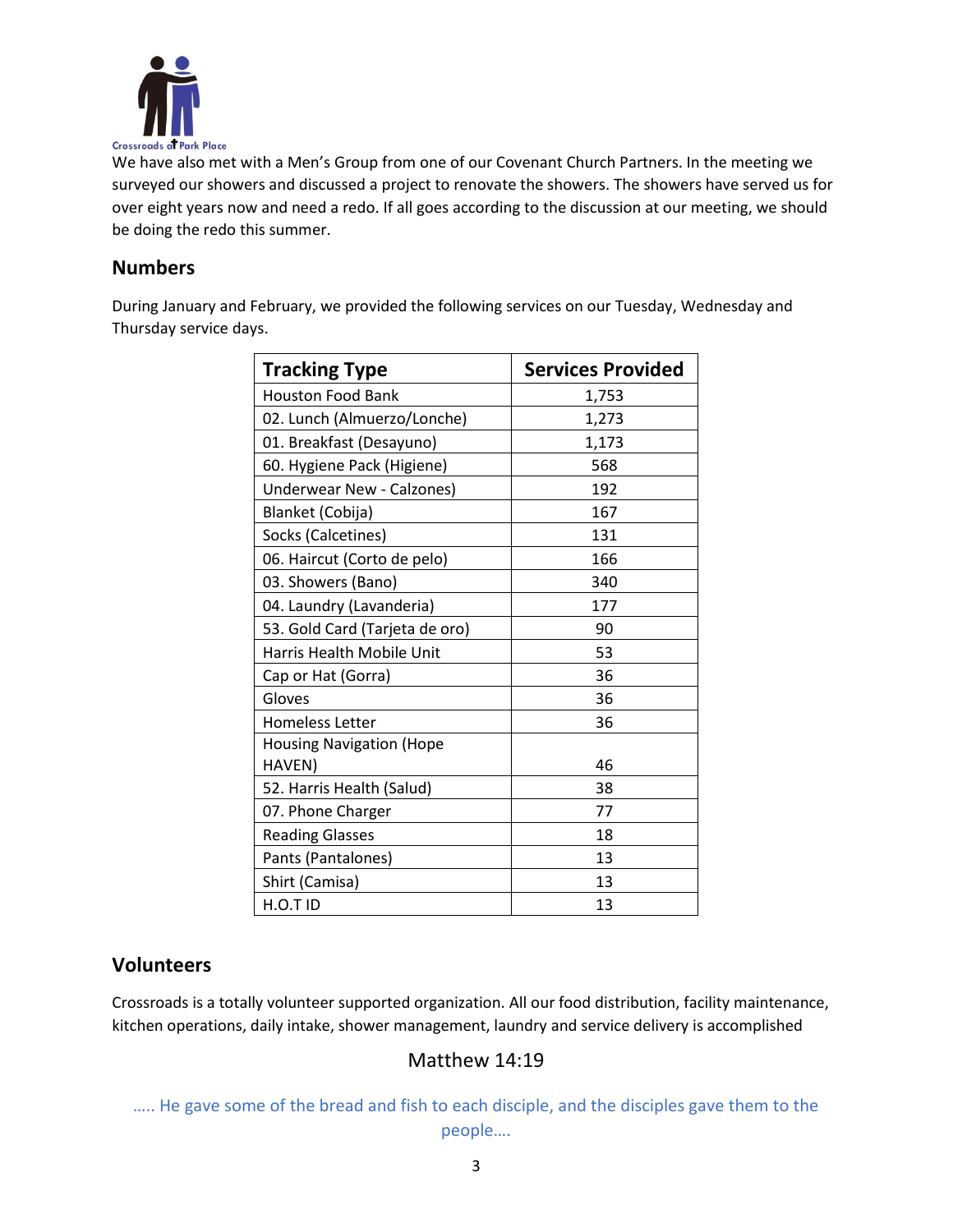

through the hard work of our dedicated volunteers. Crossroads has a diverse set of volunteers. Our volunteers come from our supporting churches, the local community, and our clients themselves. Everyone pitches in to make Crossroads possible.

We require volunteers to sign in, we take their temperature and record their service in our Volunteer Management system.

Volunteer hours during January and February are as follows.

|       | <b>Jan 2022</b> | <b>Feb 2022</b> | <b>Total</b> |
|-------|-----------------|-----------------|--------------|
|       | <b>Hours</b>    | <b>Hours</b>    | <b>Hours</b> |
| Total | 868.00          | 977.00          | 1,845.00     |

### **Looking Forward**

I continue to believe that Crossroads is on the right path as we continue to maintain our the focus on our mission. We will continue with our expanded service schedule.

We are excited about continuing our work at St. Paul's and upgrading the facilities as we have committed. My goal is to continue to make progress on the kitchen work as quickly as possible.

Another maintenance item that we will be tackling this year is a redo of our six showers. They are in need of deep cleaning, re-caulking and painting. Contributions and labor donations toward this effort would be appreciated.

Another organization has begun to operate at St. Paul's. They are the perfect complement to what we do at Crossroads. The Texas Center for Human Advancement (also known as AHA!) has begun an afterschool enrichment program for elementary students at Park Place Elementary school. Their program operates in the afternoon while we operate in the morning. They provide tutoring, art, music and drama classes. They also provide a hot supper for the kids.

We are teaming with them to provide food to them for use in their kid's supper program and for distribution to families in need through their program. It is my belief that our two programs can provide more valuable services together and Crossroads is committed to making that synergy a reality.

We are all looking forward to an active, productive, and blessed 2022 as we all figure out what the new normal looks like. For Crossroads that will be to continue to focus on our mission of providing basic services to the homeless and the less fortunate; and to provide those services in a respectful, safe and Christian environment.

Please join us in helping to make Crossroads thrive into the future. Crossroads is only able to do what we do with the support of our volunteers and our Board.

### Matthew 14:19